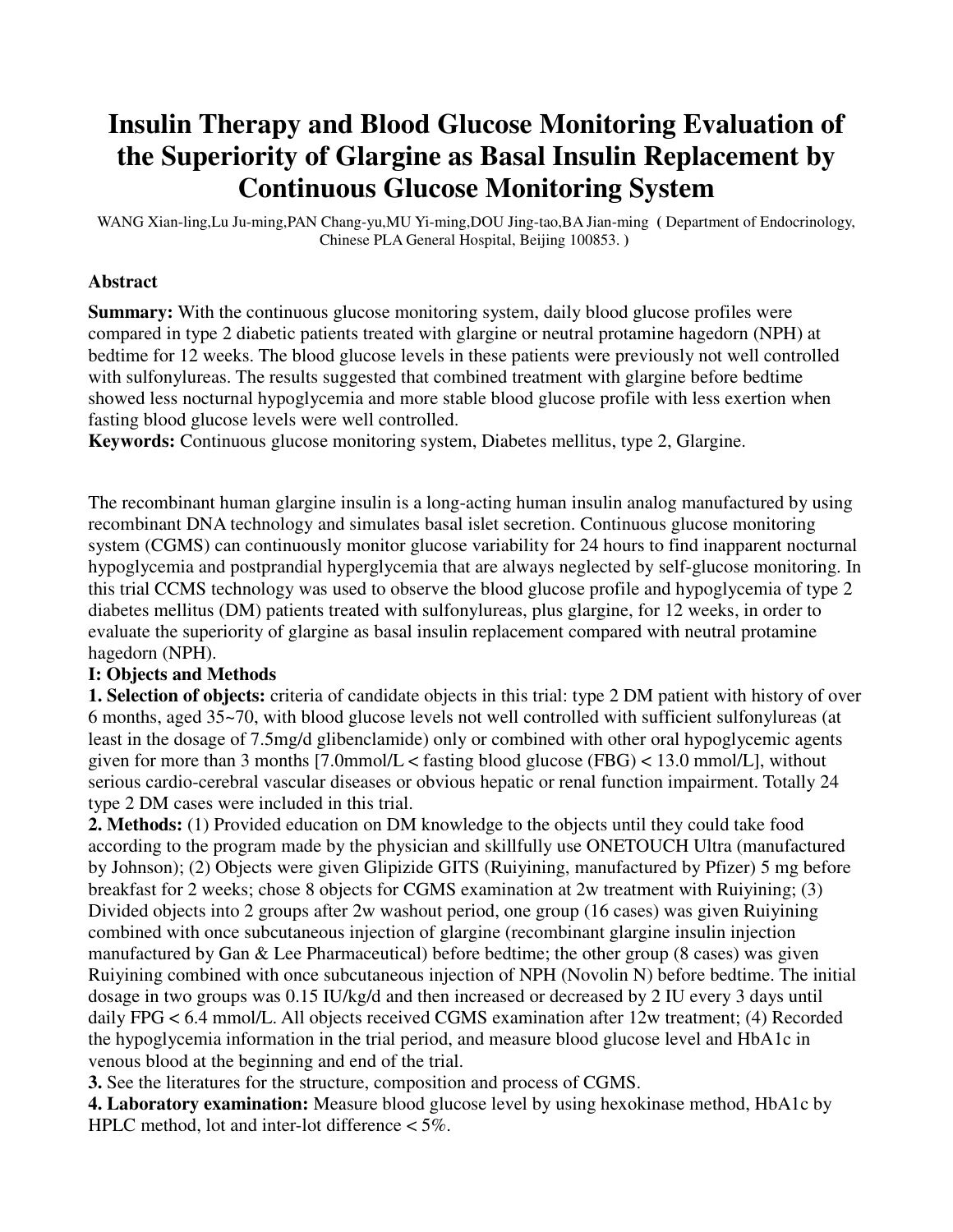5. Statistical analysis: Used  $c \pm S$  to express measurement data, paired t to compare the difference between before and after intra-class trial, variance analysis to compare the variance in two groups before and after trial, and frequency number (constituent ratio) to make statistical description of the enumeration data. Used c2 to monitor the variance in two groups before and after treatment, and Fisher when theoretical frequency  $< 5$ .

#### **II: Results**

**1. General and laboratory data of objects:** 24 type 2 DM patients were included in this trial. Eight cases were selected for CGMS examination, whose baseline data had no statistical significance when compared with that of the whole group, having good representative.

| Group     | <b>Treatment</b> | n(F/M)  | Age(Y)                       | Duration (Y) | $BMl$ (kg/m <sup>2</sup> ) | FPG (mmoVL)      | HbA1c(%)        |
|-----------|------------------|---------|------------------------------|--------------|----------------------------|------------------|-----------------|
| Ruiyining |                  | 8(4/4)  | $56 + 7$                     | $9.9 + 5.3$  | $24.3 \pm 2.9$             | $10.45 \pm 1.8$  | $8.79 \pm 1.09$ |
| NPH       | Before           | 8(4/4)  | $56 + 8$                     | $9.5 + 4.9$  | $24.6 \pm 2.5$             | $10.40 \pm 1.5$  | $8.75 \pm 1.24$ |
|           | After            | 8(4/4)  | $\qquad \qquad \blacksquare$ | ۰            | $24.9 \pm 2.3$             | $5.84 \pm 1.26$  | $7.43 \pm 0.73$ |
| Glargine  | Before           | 16(9/7) | 56±6                         | $10.4 + 4.3$ | $24.2 \pm 2.8$             | $10.58 \pm 1.87$ | $8.77 \pm 1.18$ |
|           | After            | 16(9/7) | ٠                            | ۰            | $24.7 + 2.4$               | $6.06 \pm 1.2$   | $7.62 \pm 0.98$ |

**Table-1:** General Date of Objects ( $\overline{\gamma} \pm S$ ).

Note: NPH: neutral protamine hagedorn; BMI: body weight index; FPG: fasting blood glucose; comparison with index before treatment: \*P < 0.05. As shown in Table 1, all baseline data of glargine group and NPH group had good representative. **2. Efficacy of glargine in the treatment of type 2 DM patients:** (1) Comparison of FPG and HbA1c before and after treatment: as shown in Table 1, after 12w treatment: the levels of FPG and HbA1c in both glargine group and NPH group were significantly decreased (P < 0.05), the decrease difference between two groups had no statistical significance (P >0.05). (2) CGMS data comparison: A. General data: all objects didn't feel discomfort in CGMS examination and their daily life almost was not affected, without infection or inflammation at the sites of puncture. The monitoring time was (68.2±4.4) hours, CGMS recorded glucose data for (818±53) times. B. CGMS index comparison: after 12w treatment: a. with Ruiyining combined with NPH or glargine, the time percentage of average glucose level, standard deviation of glucose and blood glucose level >10.0mmol/L (TPG >10.0mmol/L %) were significantly decreased (P<0.05). b. at well-controlled and close FPG level, the glucose levels after lunch, before dinner and at 0am and 3am were significantly decreased (P<0.05); c. compared with NPH group, the glucose levels in glargine group before dinner and bedtime were more decreased (P<0.05), the glucose level at 3am was not too low (P<0.05), the decrease curve from injection before bedtime to the next morning was stable. (3) Comparison of incidence rate of hypoglycemia:<br>Table 2: Comparison of CGMS Indexes among Groups Ruivining. NPH and Glargine after 12w Treatment ( $\overline{\tau}$  ± \$).

| Group     | n  | Average blood<br>glucose (mmol/L)               | Standard glucose<br>deviation (mmol/L) |               | Standard FPG<br>deviation (mmol/L) | Standard glucose deviation<br>before bedtime (mmol/L) |                 | TPG > 10.0<br>$mmol/L$ $(%)$ | Nocturnal TPG<br>mmol/L<br>< 3.0 |                 |  |
|-----------|----|-------------------------------------------------|----------------------------------------|---------------|------------------------------------|-------------------------------------------------------|-----------------|------------------------------|----------------------------------|-----------------|--|
| (%)       |    |                                                 |                                        |               |                                    |                                                       |                 |                              |                                  |                 |  |
| Ruiyining | 8  | $11.3 \pm 3.1$                                  | $3.1 \pm 0.6$                          |               | $2.2 + 0.4$                        |                                                       |                 | $62.4 \pm 15.5$              |                                  | $0+0$           |  |
| NPH       | 8  | $8.0 + 2.0$                                     | $2.3 \pm 0.5$                          |               | $1.5 \pm 0.7$<br>$2.0 + 0.7$       |                                                       |                 | $23.9 \pm 11.7$              |                                  | $5.88 \pm 1.96$ |  |
| Glargine  | 16 | $8.2 \pm 1.2$                                   | $1.4 \pm 0.4$                          | $0.7 + 0.4$   |                                    | $1.2 + 0.4$                                           |                 | $25.9 \pm 12.6$              |                                  | $2.56 \pm 1.79$ |  |
| Group     | n  | Blood Glucose at Different Time Points (mmol/L) |                                        |               |                                    |                                                       |                 |                              |                                  |                 |  |
|           |    | Before breakfast                                | 2h after breakfast                     | Before lunch  | 2h after lunch                     | <b>Before dinner</b>                                  | 2h after dinner |                              | <b>Before bedtime</b>            | 3am             |  |
| Ruiyining | 8  | $8.5 \pm 2.2$                                   | $13.5 \pm 3.4$                         | $8.0 + 1.5$   | $13.5 \pm 2.0$                     | $8.5 \pm 0.9$                                         | $12.7 \pm 2.4$  |                              | $10.9 + 3.3$                     | $8.4 \pm 1.7$   |  |
| NPH       | 8  | $5.8 + 1.5$                                     | $10.4 \pm 1.9$                         | $6.6 \pm 1.2$ | $10.2 + 1.8$                       | $7.1 \pm 1.0$                                         | $11.7 \pm 1.4$  |                              | $9.2 + 2.0$                      | $4.2 \pm 1.4$   |  |
| Glargine  | 16 | $5.5 \pm 0.8$                                   | $9.8 + 2.6$                            | $5.9 + 1.0$   | $9.8 + 1.5$                        | $6.0 + 0.7$                                           | $10.8 \pm 1.6$  |                              | $7.8 + 1.2$                      | $5.1{\pm}0.8$   |  |

Note: G6MS: continuous glucose monitoring system; TPG: time percentage of blood glucose; abbreviation: same as Table 1; comparison with Ruiyining group: \*P < 0.05; comparison with NPH group: \*P < 0.05. as shown in Table 2, the time percentage of nocturnal hypoglycemia <3.0 mmol/L (TPG <3.0mmol/L %) as recorded in CGMS examination (20:00~next 6:00) in the 12th week in glargine group was significantly lower than that of NPH group. CGMS examination in the 12th week showed that the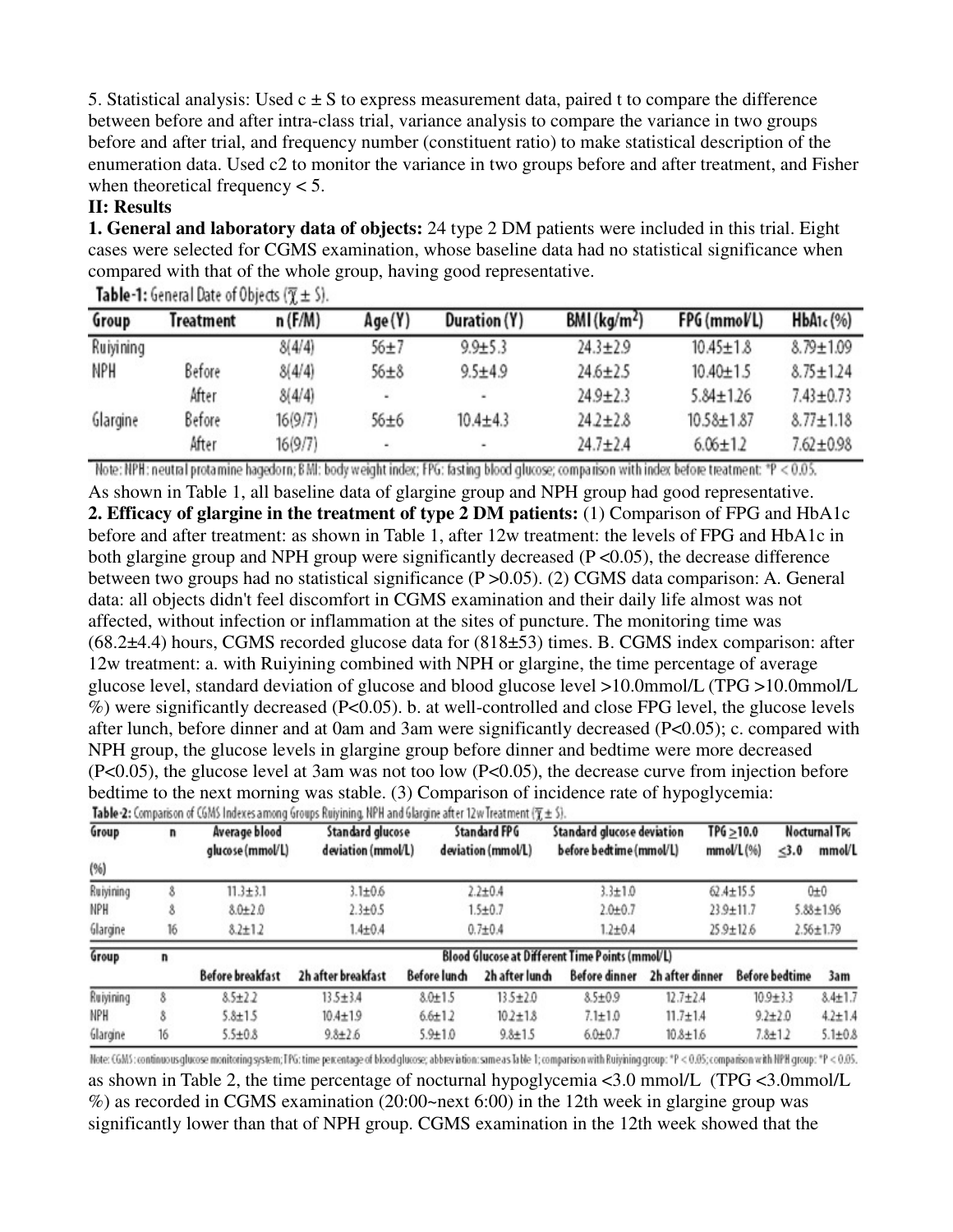incidence rates of overall hypoglycemia were similar in two groups: 6 cases with 4 objects in NPH group and 2 cases with 2 objects in glargine group, but the nocturnal hypoglycemia rate in glargine group (1 case) was significantly lower than that of NPH group (4 cases). No serious hypoglycemia occurred in two groups.

#### **III: Discussion**

Generally in DM treatment, blood glucose monitoring was implemented with household blood glucose meter, which only measured the blood glucose level at one time point and couldn't find nocturnal inapparent hypoglycemia or display the duration of hyperglycemia after meal. CGMS could observe 24 glucose variance curve in the whole day including sleeping time without waking patient up. So this system could play a good role in monitoring blood glucose level and directing DM treatment. The objective of basal insulin replacement was to maintain 24h insulin concentration close to physiological state and could control nocturnal hyperglycemia and morning status without increasing the risk of nocturnal hypoglycemia. Glargine was a long-acting insulin analog synthesized with genetic recombination technology, it could change the molecular structure and physiochemical property of insulin through modifying the types and numbers of amino acid molecule in insulin molecule. After subcutaneous injection, glargine could form micro-sedimentation to delay body absorption and so lengthened acting time and produced stable and longer action, consistent with physiological basal insulin secretion.

Before the development of glargine, the mostly-used method among basal insulin replacement schedules for DM patients was NPH subcutaneous injection before bedtime. NPH has a short acting time and reaches peak value 4~6h (about 3am) after being subcutaneously injected before bedtime, then significantly gets weak in the next morning. In order to reach target FPG control, it often needs to increase NPH dosage. This will increase the incidence rate of nocturnal hypoglycemia. Glargine is absorbed at a steady speed and has a moderate action without obvious peak time, so it will not lead to violent glucose variance. In this trial CGMS examination clearly showed that at close overall glucose levels, well-controlled and close FPG, glargine group had well-controlled glucose levels before dinner and bedtime, more stable 24h glucose curve, particular the decrease curve before bedtime to the next morning, without hypoglycemia at 3am and with low incidence rate of nocturnal hypoglycemia, further proving its high stability and providing great convenience to adjust the therapeutic schedule. The decrease of glucose variance among DM patients receiving insulin therapy has important significance. According to the studies in recent years, glucose variance is also a risk factor leading to complication and bad prognosis, its hazard is even higher than pure hyperglycemia among some patients. In this trial, glargine was used as basal insulin replacement and significantly reduced the glucose variance among objects, mostly manifested by the significant decreases of standard glucose deviation, standard FPG deviation and standard glucose deviation before bedtime, showing glargine could maintain stable the level of insulin blood, well control nocturnal glucose level, better inhibit dawn phenomenon and reduce daily glucose variance. The decrease of standard FPG deviation indicated the good estimation of glargine; the decrease of standard glucose deviation before bedtime indicated the dosage of injection before bedtime could be better controlled. From the aspect of longterm treatment, the decreased whole-day glucose variance after treatment with glargine might better improve DM patients' prognosis and delay complication than NPH.

Therefore, CGMS can give detailed description of whole-day glucose variance of DM patients receiving oral hypoglycemic agents and (or) insulin therapy, objectively display all time-point glucose profiles and effectively measure the incidence of nocturnal hypoglycemia. According to CGMS examination, compared with traditional basal insulin replacement, once daily subcutaneous injection of glargine is superior to NPH in stabilizing whole-day glucose level and reducing the incidence of nocturnal hypoglycemia, so it is a more ideal basal insulin replacement.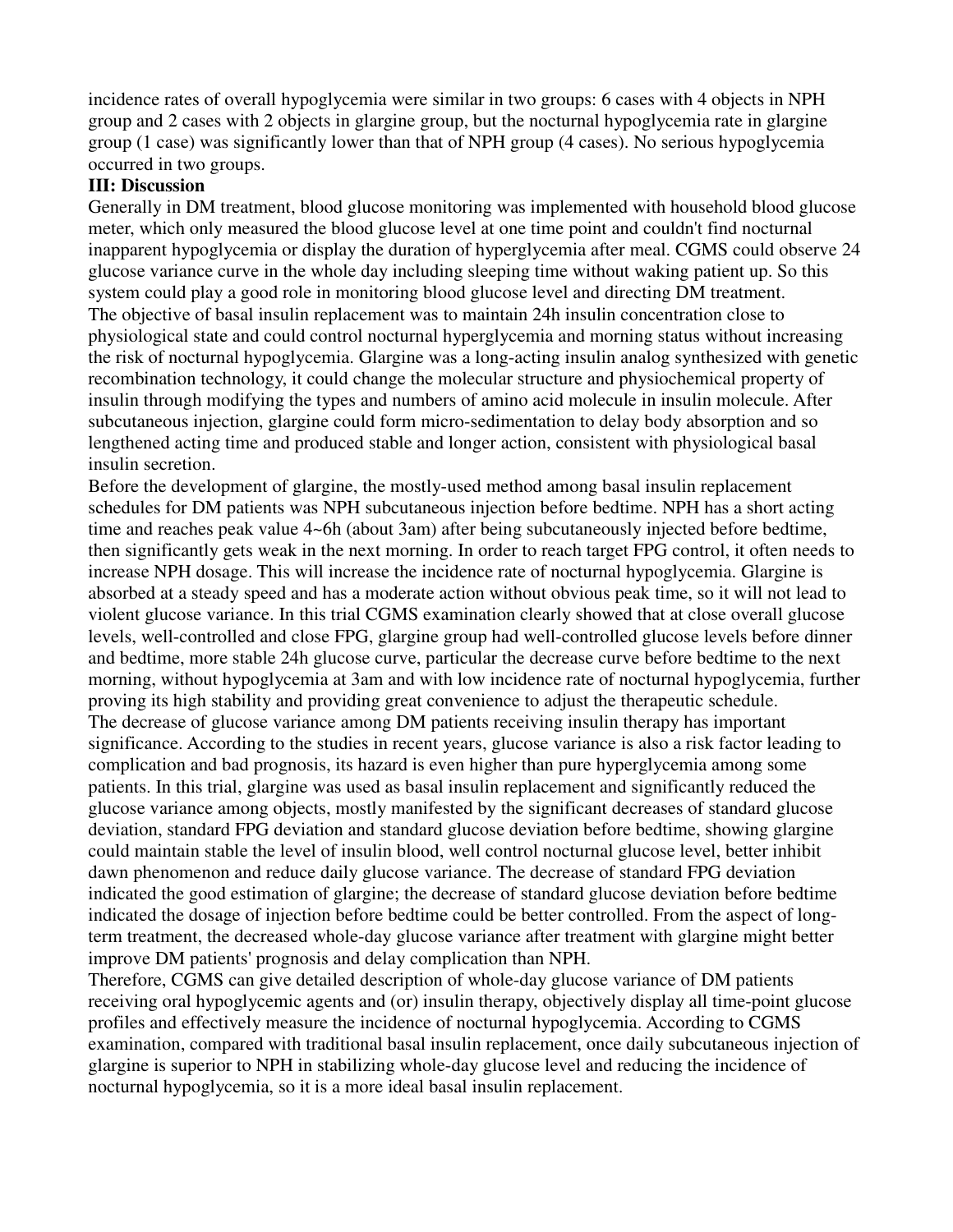### **References**

1. Dunn CJ, Plosker GL, Keating GM , et al. Insulin glargine: an updated review of its use in the management of diabetes mellitus. Drugs, 2003; 63: 1743-1778.

2. Schaepelynck-Belicar P, Vague P, Simonin G, et al. Improved metabolic control in diabetic adolescents using the continuous glucose monitoring system ( CGMS). Diabetes Metab, 2003; 29: 608- 612.

3. WANG Xian-ling, LU Ju-ming, PAN Chang-yu, Clinical application of continuous blood glucose monitoring system, Academic Journal of PLA Postgraduate Medical School, 2005; 26: 63-65.

4. ZHOU Jian, YU Ming, JIA Wei-ping, et al. Application of continuous glucose monitoring system in the assessment of within-day and day-to-day blood glucose excursions in type 2 diabetic patients, Chin J Endocrinol Metab, August 2006; 22: 286-288.

5. Dailey G. New strategies for basal insulin treatment in type 2 diabetes mellitus. Clin Ther, 2004; 26: 889-901.

6. Riddle MC, Rosenstock J, Gerich J. The treat-to-target trail: randomized addition of glargine or human NPH insulin to oral therapy of type 2 diabetes patients. Diabetes Care, 2003; 26: 3080-3086. 7. Muggeo M, Zoppini G, Bonora E, et al. Fasting plasma glucose variability predicts 10-year survival

of type 2 diabetic patients: the Verona Diabetes Study. Diabetes Care, 2000; 23: 45-50.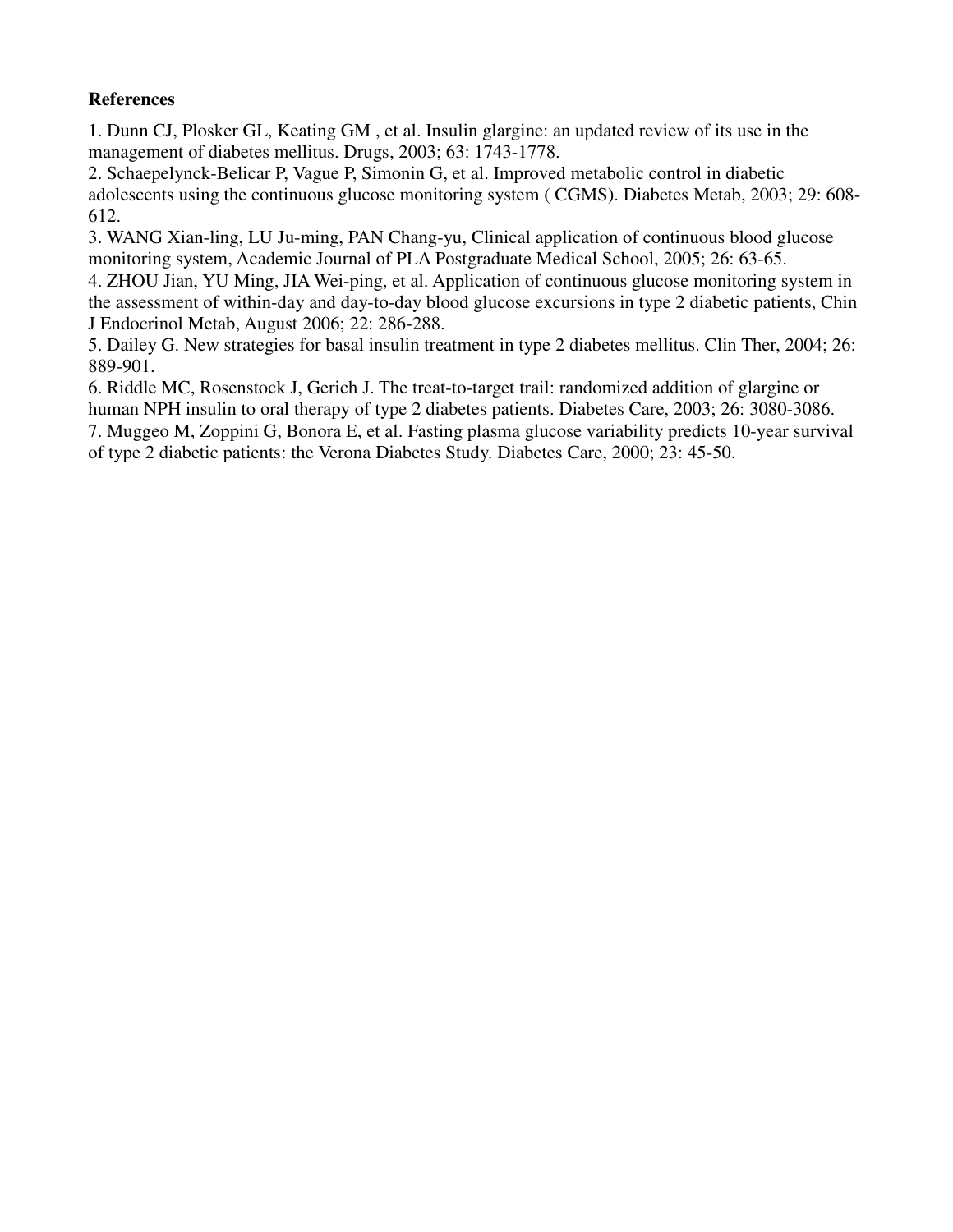# **Glargine** - How it absorbs?

After subcutaneous injection,<br>glargine form micro<br>precipitates

Sustained, slow release over<br>24 hours

Peakless insulin

Closely mimics the<br>physiological insulin secretion